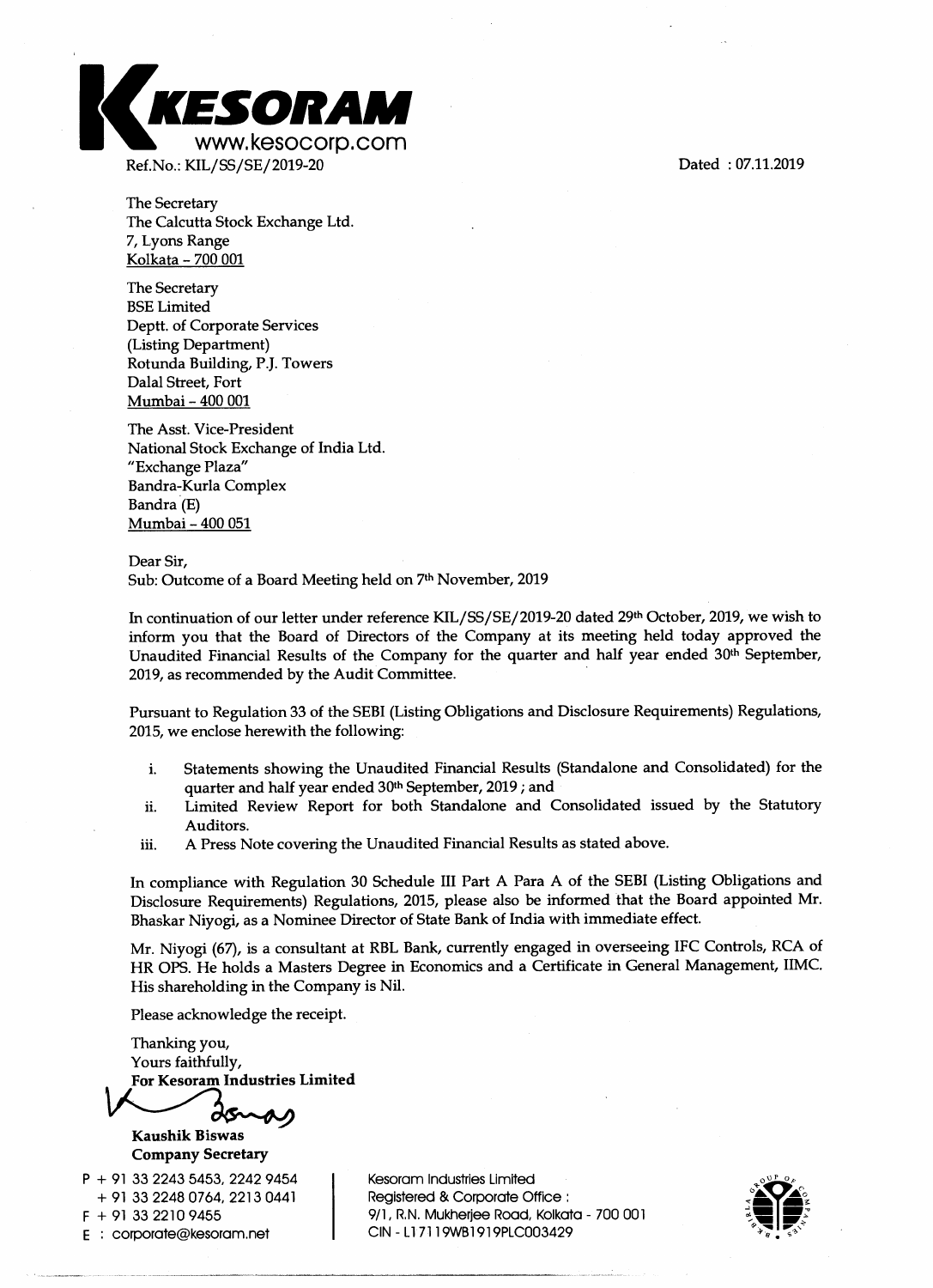# **Deloitte Haskins & Sells**

Chartered Accountants 13<sup>th</sup> & 14<sup>th</sup> Floor Building - Omega Bengal Intelligent Park Block - EP & GP, Sector - V Salt Lake Electronics Complex Kolkata - 700 091 West Bengal, India

Tel: +91 33 6612 1000 Fax: +91 33 6612 1001

## **INDEPENDENT AUDITOR'S REVIEW REPORT ON REVIEW OF INTERIM STANDALONE FINANCIAL RESULTS**

### **TO THE BOARD OF DIRECTORS OF KESORAM INDUSTRIES LIMITED**

- 1. We have reviewed the accompanying Statement of Standalone Unaudited Financial Results of **KESORAM INDUSTRIES LIMITED** ("the Company"), for the quarter and six months ended 30 September 2019 ("the Statement"), being submitted by the Company pursuant to the requirement of Regulation 33 of the SEBI (Listing Obligations and Disclosure Requirements) Regulations, 2015, as amended.
- 2. This Statement, which is the responsibility of the Company's Management and approved by the Company's Board of Directors, has been prepared in accordance with the recognition and measurement principles laid down in the Indian Accounting Standard 34 "Interim Financial Reporting" ("Ind AS 34"), prescribed under Section 133 of the Companies Act, 2013 read with relevant rules issued thereunder and other accounting principles generally accepted in India. Our responsibility is to express a conclusion on the Statement based on our review.
- 3. We conducted our review of the Statement in accordance with the Standard on Review Engagements (SRE) 2410 'Review of Interim Financial Information Performed by the Independent Auditor of the Entity', issued by the Institute of Chartered Accountants of India (ICAI). A review of interim financial information consists of making inquiries, primarily of the Company's personnel responsible for financial and accounting matters, and applying analytical and other review procedures. A review is substantially less in scope than an audit conducted in accordance with Standards on Auditing specified under section 143(10) of the Companies Act, 2013 and consequently does not enable us to obtain assurance that we would become aware of all significant matters that might be identified in an audit. Accordingly, we do not express an audit opinion.

Attention is drawn to Note 4 of the Statement which states that the statement of cash flows for the corresponding six months ended 30 September 2018, as reported in the accompanying Statement have been approved by the Company's Board of Directors, but have not been subjected to our review.

4. Based on our review conducted as stated in paragraph 3 above, nothing has come to our attention that causes us to believe that the accompanying Statement, prepared in accordance with the recognition and measurement principles laid down in the aforesaid Indian Accounting Standard and other accounting principles generally accepted in India, has not disclosed the information required to be disclosed in terms of Regulation 33 of the SEBI (Listing Obligations and Disclosure Requirements) Regulations, 2015, as amended, including the manner in which it is to be disclosed, or that it contains any material misstatement.

> For **Deloitte Haskins & Sells**  Chartered Accountants (Firm's Registration No. 302009E)

**Abhijit Bandy padhyay** 

(Partner) (Membership No. 054785) (UDIN: 19054785AAAAEF7526)

Place: Kolkata Date: 07 November 2019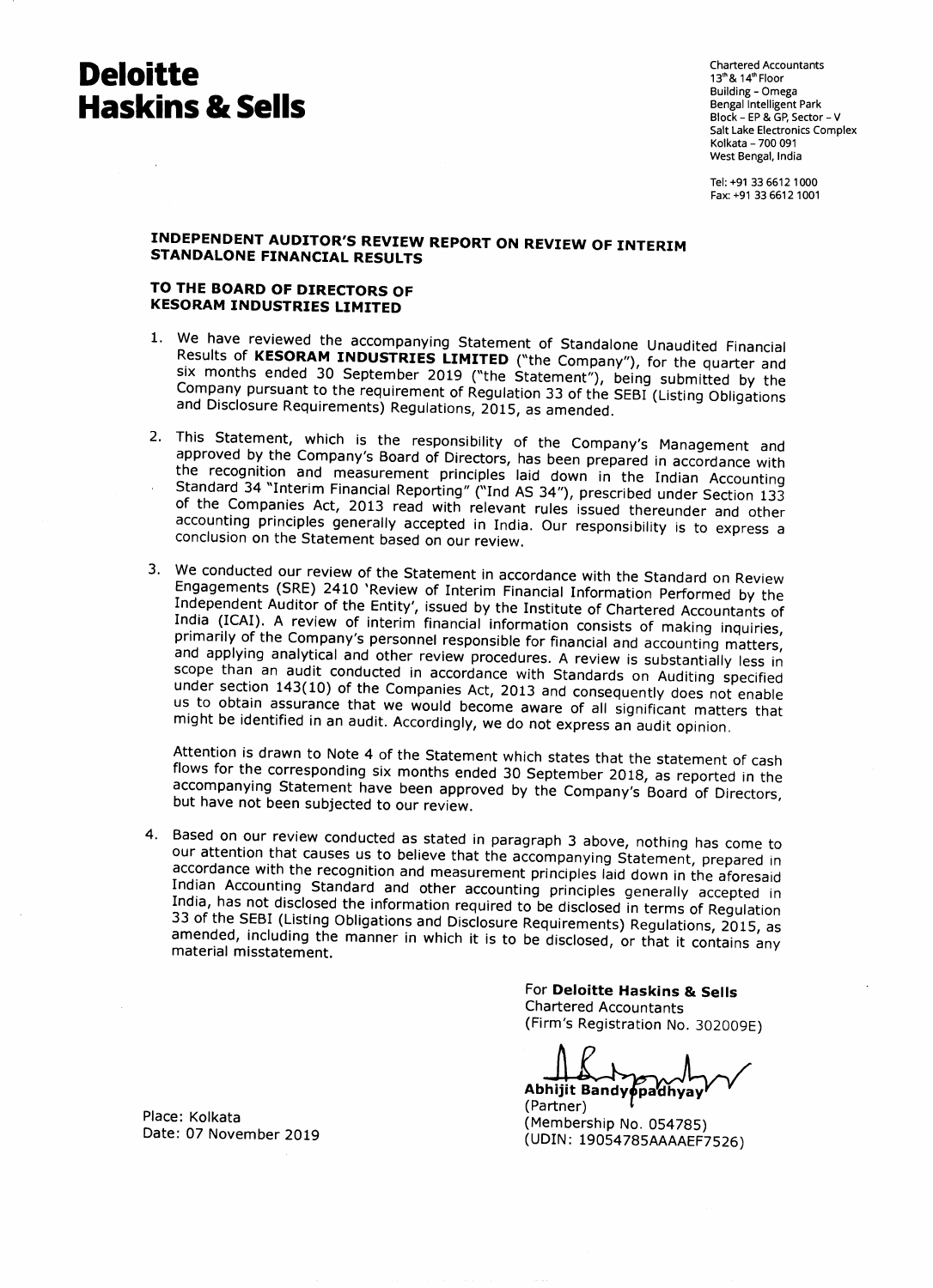# **Deloitte Haskins & Sells**

Chartered Accountants 13<sup>th</sup> & 14<sup>th</sup> Floor Building - Omega Bengal Intelligent Park Block - EP & GP, Sector - V Salt Lake Electronics Complex Kolkata - 700 091 West Bengal, India

Tel: +91 33 6612 1000 Fax: +91 33 6612 1001

### **INDEPENDENT AUDITOR'S REVIEW REPORT ON REVIEW OF INTERIM CONSOLIDATED FINANCIAL RESULTS**

#### **TO THE BOARD OF DIRECTORS OF KESORAM INDUSTRIES LIMITED**

- 1. We have reviewed the accompanying Statement of Consolidated Unaudited Financial Results of **KESORAM INDUSTRIES LIMITED** ("the Parent") and its subsidiary (the Parent and its subsidiary together referred to as "the Group"), for the quarter and six months ended 30 September 2019 ("the Statement") being submitted by the Parent pursuant to the requirement of Regulation 33 of the SEBI (Listing Obligations and Disclosure Requirements) Regulations, 2015, as amended.
- 2. This Statement, which is the responsibility of the Parent's Management and approved by the Parent's Board of Directors, has been prepared in accordance with the recognition and measurement principles laid down in the Indian Accounting Standard 34 "Interim Financial Reporting" ("Ind AS 34"), prescribed under Section 133 of the Companies Act, 2013 read with relevant rules issued thereunder and other accounting principles generally accepted in India. Our responsibility is to express a conclusion on the Statement based on our review.
- 3. We conducted our review of the Statement in accordance with the Standard on Review Engagements (SRE) 2410 "Review of Interim Financial Information Performed by the Independent Auditor of the Entity", issued by the Institute of Chartered Accountants of India (ICAI). A review of interim financial information consists of making inquiries, primarily of Parent's personnel responsible for financial and accounting matters, and applying analytical and other review procedures. A review is substantially less in scope than an audit conducted in accordance with Standards on Auditing specified under Section 143(10) of the Companies Act, 2013 and consequently does not enable us to obtain assurance that we would become aware of all significant matters that might be identified in an audit. Accordingly, we do not express an audit opinion.

We also performed procedures in accordance with the circular issued by the SEBI under Regulation 33(8) of the SEBI (Listing Obligations and Disclosure Requirements) Regulations, 2015, as amended, to the extent applicable.

Attention is drawn to Note 4 to the Statement which states that the consolidated figures for the corresponding quarter and six months ended 30 September 2018 and the statement of consolidated cash flows for the corresponding six months ended September 30, 2018, as reported in the accompanying Statement have been approved by the Parent's Board of Directors, but have not been subjected to our review.

- 4. The Statement includes the results of Cygnet Industries Limited (the wholly owned subsidiary)
- 5. Based on our review conducted and procedures performed as stated in paragraph 3 above and based on the consideration of the review reports of the other auditors referred to in paragraph 6 below, nothing has come to our attention that causes us to believe that the accompanying Statement, prepared in accordance with the recognition and measurement principles laid down in the aforesaid Indian Accounting Standard and other accounting principles generally accepted in India, has not disclosed the information required to be disclosed in terms of Regulation 33 of the SEBI (Listing

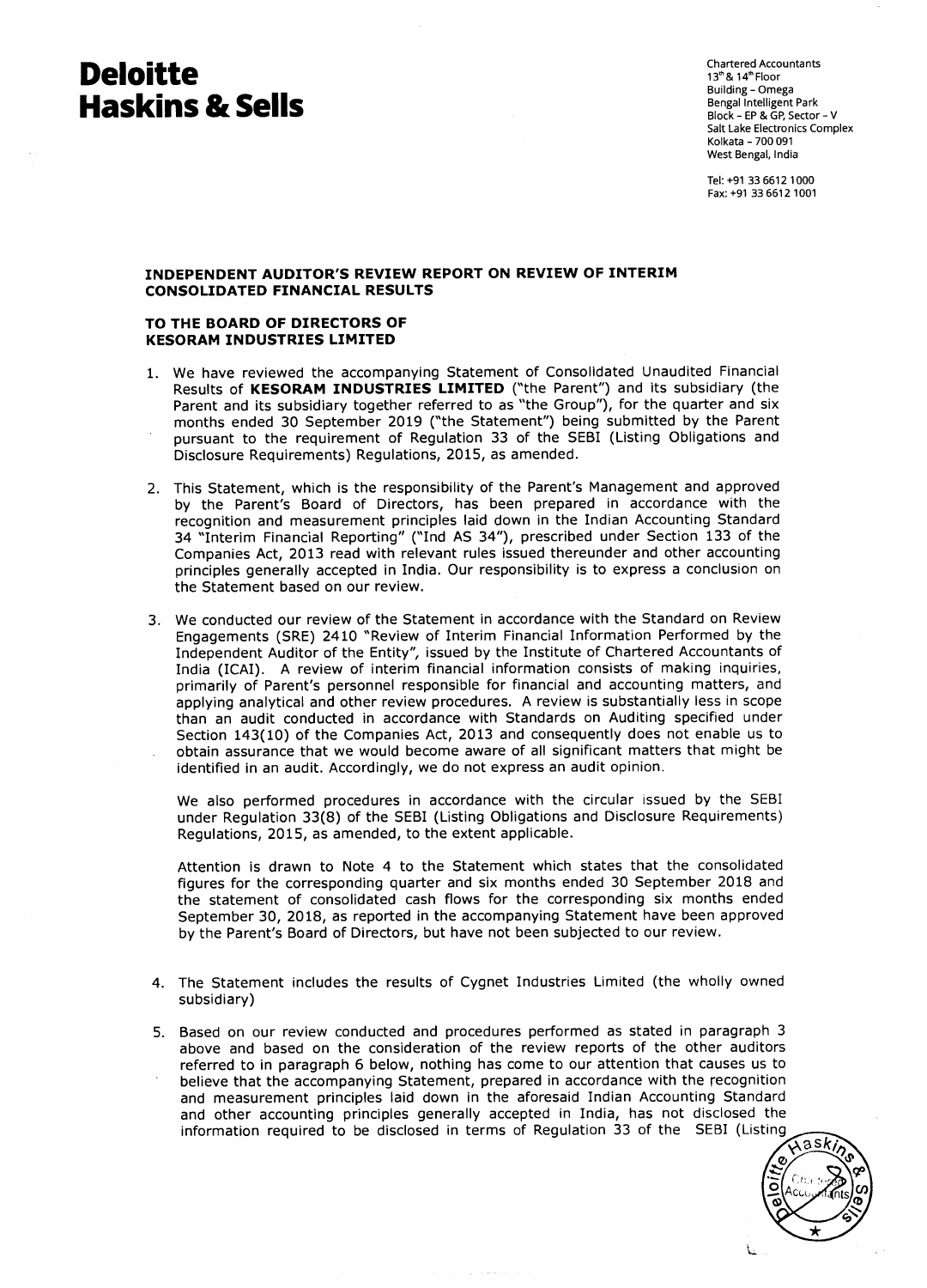Obligations and Disclosure Requirements) Regulations, 2015, as amended, including the manner in which it is to be disclosed, or that it contains any material misstatement.

6. We did not review the interim financial information of that subsidiary, included in the we did not forced the construction of the manufacture interior consolidated unaudited financial results, whose interim financial information reflect total assets of Rs. 638.76 crore as at 30 September 2019, total revenues of Rs 85.36 and Rs 168.09 for the quarter and six months ended 30 September 2019 respectively, and RS 166.09 for the quarter and an increase of the quarter and six months ended<br>total net loss after tax of Rs 18.37 and Rs. 36.36 for the quarter and six months ended 30 September 2019 respectively and total comprehensive loss of Rs 18.53 crore and Rs 37.22 crore for the quarter and six months ended 30 September 2019 respectively and net cash flows of Rs. (4.89) Crore for the six months ended 30 September 2019, as considered in the Statement. These interim financial information have been reviewed by other auditors whose reports have been furnished to us by the management, and our conclusion in so far as it relates to the amounts and disclosures included in respect of the subsidiary, is based solely on the report of such other auditors and the procedures performed by us as stated in paragraph 3 above.

Our conclusion on the Statement is not modified in respect of the above matter.

7. In the case of one joint venture, the unaudited financial information as on 30 September 2019 is not available. The investment in this company has been fully impaired as at 30 September 2019 and the results do not include the Group's share of profit / (loss) of the joint venture.

Our conclusion on the Statement is not modified in respect of the above matter

For **Deloitte Haskins & Sells**  Chartered Accountants (Firm's Registration No. 302009E)

Abhijit BandyopadWyay (Partner) (Membership No. 054785) (UDIN: 19054785AAAAEG4940)

Place: Kolkata Date: 07 November 2019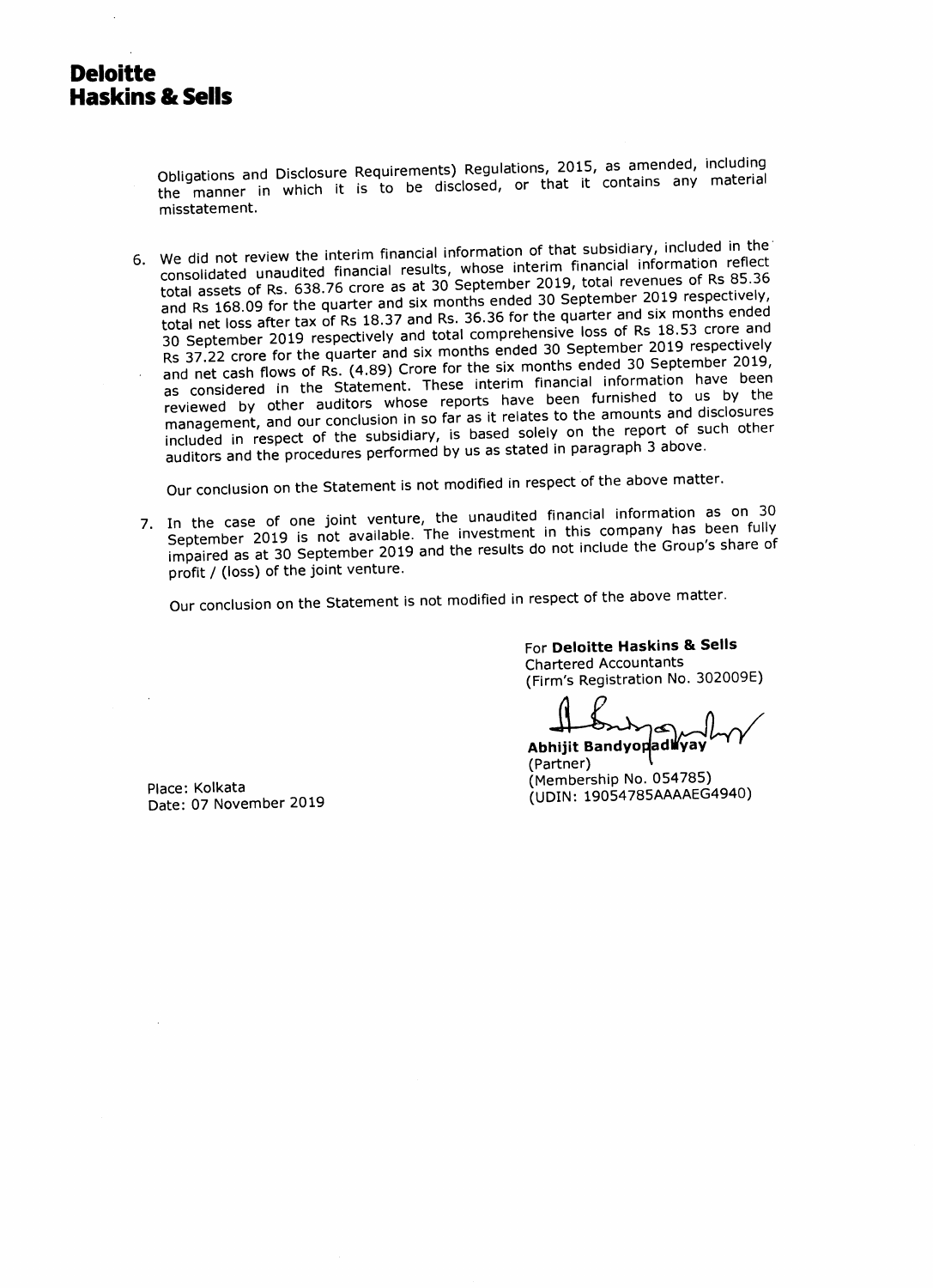#### **KESORAM INDUSTRIES LIMITED**

**Regd. Office : 9/1, R. N. Mukherjee Road, Kolkata - 700 001** 

Statement of Standalone and Consolidated Unaudited Financial Results for the quarter and six months ended 30th September, 2019<br>(Approved by the Board of Directors on 7th November, 2019 after review thereof by the Audit Com

|     |                 |                                                                                     |     |                                                   |                                                      | <b>Standalone</b>                                                            |                                                 |                                                                            |                                         |                                                   |                                                      | Consolidated                                                                 |                                                 |                                                                            |                                         |
|-----|-----------------|-------------------------------------------------------------------------------------|-----|---------------------------------------------------|------------------------------------------------------|------------------------------------------------------------------------------|-------------------------------------------------|----------------------------------------------------------------------------|-----------------------------------------|---------------------------------------------------|------------------------------------------------------|------------------------------------------------------------------------------|-------------------------------------------------|----------------------------------------------------------------------------|-----------------------------------------|
| SI. |                 | <b>Particulars</b>                                                                  |     | Current<br>three<br>months<br>ended<br>30/09/2019 | Preceeding<br>three<br>months<br>ended<br>30/06/2019 | Corresponding<br>three months<br>ended in the<br>previous year<br>30/09/2018 | Current<br>six<br>months<br>ended<br>30/09/2019 | Corresponding<br>six months<br>ended in the<br>previous year<br>30/09/2018 | Previous<br>Year<br>ended<br>31/03/2019 | Current<br>three<br>months<br>ended<br>30/09/2019 | Preceeding<br>three<br>months<br>ended<br>30/06/2019 | Corresponding<br>three months<br>ended in the<br>previous year<br>30/09/2018 | Current<br>six<br>months<br>ended<br>30/09/2019 | Corresponding<br>six months<br>ended in the<br>previous year<br>30/09/2018 | Previous<br>Year<br>ended<br>31/03/2019 |
| No. |                 |                                                                                     |     | (Unaudited)                                       | (Unaudited)                                          | (Unaudited)                                                                  | (Unaudited)                                     | (Unaudited)                                                                | (Audited)                               | (Unaudited)                                       | (Unaudited)                                          | (Unaudited)                                                                  | (Unaudited)                                     | (Unaudited)                                                                | (Audited)                               |
|     |                 |                                                                                     |     |                                                   |                                                      |                                                                              |                                                 |                                                                            |                                         |                                                   |                                                      |                                                                              |                                                 |                                                                            |                                         |
| □   |                 | Income<br>a) Revenue from Operations                                                |     | 726.04                                            | 927.93                                               | 926.15                                                                       | 1,653.97                                        | 1,857.87                                                                   | 3,878.66                                | 811.39                                            | 1.010.67                                             | 1,010.16                                                                     | 1,822.06                                        | 2.019.94                                                                   | 4,202.02                                |
|     |                 | b) Other Income                                                                     |     | 19.73                                             | 15.80                                                | 27.65                                                                        | 35.53                                           | 56.86                                                                      | 109.65                                  | 9.70                                              | 6.73                                                 | 27.42                                                                        | 16.43                                           | 46.85                                                                      | 88.40                                   |
|     |                 | Total Income [1(a) + 1(b)]                                                          |     | 745.77                                            | 943.73                                               | 953.80                                                                       | 1,689.50                                        | 1,914.73                                                                   | 3,988.31                                | 821.09                                            | 1,017.40                                             | 1,037.58                                                                     | 1,838.49                                        | 2,066.79                                                                   | 4,290.42                                |
|     | $\overline{2}$  | Expenses                                                                            |     |                                                   |                                                      | 274.94                                                                       | 344.31                                          | 568.55                                                                     | 1.046.96                                | 177.36                                            | 229.19                                               | 303.39                                                                       | 406.55                                          | 627.08                                                                     | 1,168.21                                |
|     |                 | a) Cost of Materials consumed                                                       |     | 145.84                                            | 198.47                                               | 24.45                                                                        | 22.61                                           | 46.66                                                                      | 89.15                                   | 5.46                                              | 17.15                                                | 24.45                                                                        | 22.61                                           | 46.66                                                                      | 89.15                                   |
|     |                 | b) Purchases of stock-in-trade                                                      |     | 5.46                                              | 17.15<br>(26.12)                                     | 33.61                                                                        | (28.03)                                         | (7.43)                                                                     | 62.24                                   | 3.48                                              | (23.01)                                              | 41.35                                                                        | (19.53)                                         | 0.13                                                                       | 75.17                                   |
|     |                 | c) Changes in inventories of finished goods,<br>work-in-progress and stock-in-trade |     | (1.91)                                            |                                                      |                                                                              |                                                 |                                                                            |                                         |                                                   |                                                      |                                                                              |                                                 |                                                                            |                                         |
|     |                 | d) Employee benefits expense                                                        |     | 65.84                                             | 69.90                                                | 79.65                                                                        | 135.74                                          | 162.35                                                                     | 271.54                                  | 87.07                                             | 90.66                                                | 100.05                                                                       | 177.73                                          | 205.13                                                                     | 355.56                                  |
|     |                 | e) Depreciation and amortisation expense                                            |     | 32.80                                             | 31.89                                                | 35.01                                                                        | 64.69                                           | 66.27                                                                      | 133.08                                  | 37.91                                             | 37.02                                                | 39.93                                                                        | 74.93                                           | 76.08                                                                      | 153.15                                  |
|     |                 | Finance Costs                                                                       |     | 113.92                                            | 111.30                                               | 109.14                                                                       | 225.22                                          | 210.42                                                                     | 438.45                                  | 120.59                                            | 118.73                                               | 124.49                                                                       | 239.32                                          | 262.37                                                                     | 512.36                                  |
|     |                 | g) Power and fuel                                                                   |     | 183.04                                            | 199.94                                               | 166.55                                                                       | 382.98                                          | 341.57                                                                     | 764.51                                  | 195.96                                            | 212.69                                               | 177.58                                                                       | 408.65                                          | 365.66                                                                     | 813.83                                  |
|     |                 | h) Packing and carriage                                                             |     | 215.35                                            | 241.17                                               | 220.13                                                                       | 456.52                                          | 446.98                                                                     | 981.00                                  | 216.64                                            | 242.19                                               | 221.37                                                                       | 458.83                                          | 449.34                                                                     | 985.57                                  |
|     |                 | Other expenses                                                                      |     | 100.64                                            | 92.87                                                | 106.57                                                                       | 193.51                                          | 239.01                                                                     | 467.58                                  | 110.20                                            | 103.59                                               | 118.01                                                                       | 213.79                                          | 261.06                                                                     | 512.69                                  |
|     |                 | Total Expenses [2(a) to 2(i)]                                                       |     | 860.98                                            | 936.57                                               | 1.050.05                                                                     | 1,797.55                                        | 2.074.38                                                                   | 4.254.51                                | 954.67                                            | 1,028.21                                             | 1,150.62                                                                     | 1,982.88                                        | 2.293.51                                                                   | 4,665.69                                |
|     | 3               | Profit/(Loss) before exceptional items                                              |     |                                                   |                                                      |                                                                              |                                                 |                                                                            |                                         |                                                   |                                                      |                                                                              |                                                 |                                                                            |                                         |
|     |                 | and tax (1-2)                                                                       |     | (115.21)                                          | 7.16                                                 | (96.25)                                                                      | (108.05)                                        | (159.65)                                                                   | (266.20)                                | (133.58)                                          | (10.81)                                              | (113.04)                                                                     | (144.39)                                        | (226.72)                                                                   | (375.27)                                |
|     | 4               | Exceptional items (Net)                                                             |     |                                                   | $\overline{\phantom{a}}$                             | $\tilde{\phantom{a}}$                                                        |                                                 |                                                                            |                                         |                                                   | $\overline{\phantom{a}}$                             |                                                                              |                                                 |                                                                            |                                         |
|     | 5               | Profit /(Loss) before tax (3+4)                                                     |     | (115.21)                                          | 7.16                                                 | (96.25)                                                                      | (108.05)                                        | (159.65)                                                                   | (266.20)                                | (133.58)                                          | (10.81)                                              | (113.04)                                                                     | (144.39)                                        | (226.72)                                                                   | (375.27)                                |
|     | 6               | Tax expense                                                                         |     |                                                   |                                                      |                                                                              |                                                 |                                                                            |                                         |                                                   |                                                      |                                                                              |                                                 |                                                                            |                                         |
|     |                 | a) Current tax charge / (credit) (in respect of earlier year)                       |     |                                                   |                                                      | ٠                                                                            | $\bullet$                                       |                                                                            | (11.95)                                 |                                                   | $\ddot{\phantom{1}}$                                 |                                                                              | $\blacksquare$                                  |                                                                            | (11.95)                                 |
|     |                 | b) Deferred tax charge / (credit)                                                   |     |                                                   |                                                      |                                                                              |                                                 |                                                                            |                                         |                                                   |                                                      |                                                                              |                                                 |                                                                            |                                         |
|     | $\overline{7}$  | Net Profit /(Loss) for the period (5-6)                                             |     | (115.21)                                          | 7.16                                                 | (96.25)                                                                      | (108.05)                                        | (159.65)                                                                   | (254.25)                                | (133.58)                                          | (10.81)                                              | (113.04)                                                                     | (144.39)                                        | (226.72)                                                                   | (363.32)                                |
|     | 8               | Other Comprehensive Income (net of tax expense)                                     |     | 0.02                                              | 0.03                                                 | (1.89)                                                                       | 0.05                                            | (3.87)                                                                     | 1.55                                    | (0.14)                                            | (0.67)                                               | (3.71)                                                                       | (0.81)                                          | (69.79)                                                                    | (61.05)                                 |
|     |                 |                                                                                     |     |                                                   |                                                      |                                                                              |                                                 |                                                                            |                                         |                                                   |                                                      |                                                                              |                                                 |                                                                            |                                         |
|     | 9               | Total Comprehensive Income (7+8)                                                    |     | (115.19)                                          | 7.19                                                 | (98.14)                                                                      | (108.00)                                        | (163.52)                                                                   | (252.70)                                | (133.72)                                          | (11.48)                                              | (116.75)                                                                     | (145.20)                                        | (296.51)                                                                   | (424.37)                                |
|     | 10              | Paid-up equity share capital                                                        |     |                                                   |                                                      |                                                                              |                                                 |                                                                            |                                         |                                                   |                                                      |                                                                              |                                                 |                                                                            |                                         |
|     |                 | (Face value Rs. 10/-per share)                                                      |     | 142.59                                            | 142.59                                               | 142.59                                                                       | 142.59                                          | 142.59                                                                     | 142.59                                  | 142.59                                            | 142.59                                               | 142.59                                                                       | 142.59                                          | 142.59                                                                     | 142.59                                  |
|     | 11              | Reserves excluding Revaluation Reserve                                              |     |                                                   |                                                      |                                                                              |                                                 |                                                                            | 387.60                                  |                                                   |                                                      |                                                                              |                                                 |                                                                            | (30.33)                                 |
|     |                 |                                                                                     |     |                                                   |                                                      |                                                                              |                                                 |                                                                            |                                         |                                                   |                                                      |                                                                              |                                                 |                                                                            |                                         |
|     |                 |                                                                                     |     |                                                   |                                                      |                                                                              |                                                 |                                                                            |                                         |                                                   |                                                      |                                                                              |                                                 |                                                                            |                                         |
|     | 12 <sup>1</sup> | Earnings Per Share (EPS) (Not Annualised)                                           |     |                                                   |                                                      |                                                                              |                                                 |                                                                            |                                         |                                                   |                                                      |                                                                              |                                                 |                                                                            |                                         |
|     |                 | [Face value of Rs.10/- per share]                                                   |     |                                                   |                                                      |                                                                              |                                                 |                                                                            |                                         | (9.37)                                            | (0.76)                                               | (7.93)                                                                       | (10.13)                                         | (15.92)                                                                    | (25.49)                                 |
|     |                 | a) Basic EPS                                                                        | Rs. | (8.08)                                            | 0.50                                                 | (6.75)                                                                       | (7.58)                                          | (11.21)                                                                    | (17.84)                                 |                                                   |                                                      |                                                                              |                                                 |                                                                            |                                         |
|     |                 | b) Diluted EPS                                                                      | Rs. | (8.08)                                            | 0.50                                                 | (6.75)                                                                       | (7.58)                                          | (11.21)                                                                    | (17.84)                                 | (9.37)                                            | (0.76)                                               | (7.93)                                                                       | (10.13)                                         | (15.92)                                                                    | (25.49)                                 |
|     |                 |                                                                                     |     |                                                   |                                                      |                                                                              |                                                 |                                                                            |                                         |                                                   |                                                      |                                                                              |                                                 |                                                                            |                                         |



Page 1 of 5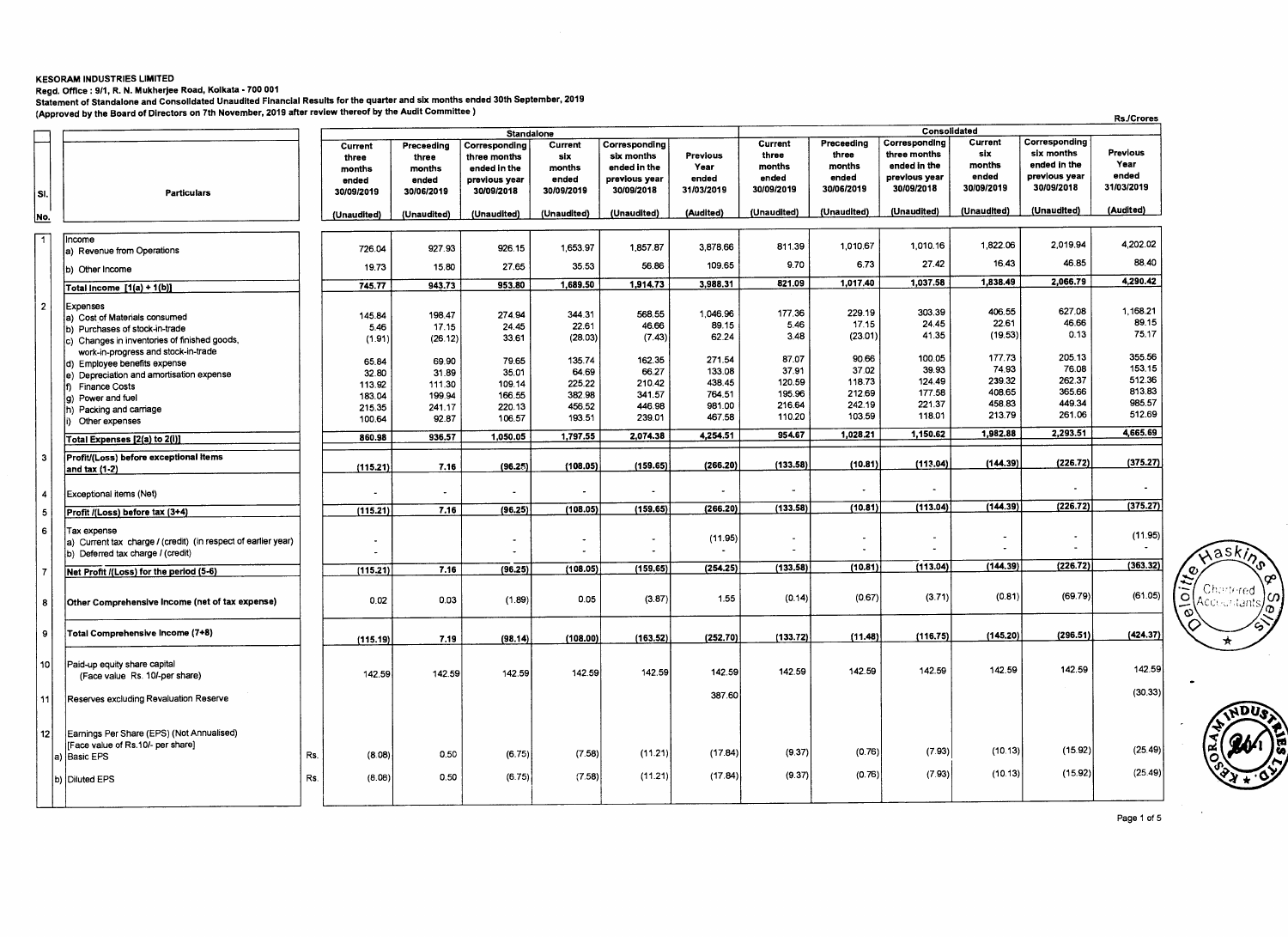#### **KESORAM INDUSTRIES LIMITED Regd. Office : 9/1, R. N. Mukherjee Road, Kolkata - 700 001 Statement of Standalone and Consolidated Unaudited Financial Results for the quarter and six months ended 30th September, 2019 (Approved by the Board of Directors on 7th November, 2019 after review thereof by the Audit Committee )**

#### **Statement of Segment Revenue, Results , Assets and Liabilities**

|                                 | alalellient of aeginem Revenue, Results , Rassia unu       |                                                   |                                                      |                                                                                            |                                                 |                                                                            |                                         |                                                   |                                                      |                                                                              | Consolidated                                    |                                                                            | <b>Rs./Crores</b>                       |
|---------------------------------|------------------------------------------------------------|---------------------------------------------------|------------------------------------------------------|--------------------------------------------------------------------------------------------|-------------------------------------------------|----------------------------------------------------------------------------|-----------------------------------------|---------------------------------------------------|------------------------------------------------------|------------------------------------------------------------------------------|-------------------------------------------------|----------------------------------------------------------------------------|-----------------------------------------|
| Si.                             | <b>Particulars</b>                                         | Current<br>three<br>months<br>ended<br>30/09/2019 | Preceeding<br>three<br>months<br>ended<br>30/06/2019 | Standalone<br>Corresponding<br>three months<br>ended in the<br>previous year<br>30/09/2018 | Current<br>six<br>months<br>ended<br>30/09/2019 | Corresponding<br>six months<br>ended in the<br>previous year<br>30/09/2018 | Previous<br>Year<br>ended<br>31/03/2019 | Current<br>three<br>months<br>ended<br>30/09/2019 | Preceeding<br>three<br>months<br>ended<br>30/06/2019 | Corresponding<br>three months<br>ended in the<br>previous year<br>30/09/2018 | Current<br>six<br>months<br>ended<br>30/09/2019 | Corresponding<br>six months<br>ended in the<br>previous year<br>30/09/2018 | Previous<br>Year<br>ended<br>31/03/2019 |
| No.                             |                                                            | (Unaudited)                                       | (Unaudited)                                          | (Unaudited)                                                                                | (Unaudited)                                     | (Unaudited)                                                                | (Audited)                               | (Unaudited)                                       | (Unaudited)                                          | (Unaudited)                                                                  | (Unaudited)                                     | (Unaudited)                                                                | (Audited)                               |
| $\mathbf{1}$<br>Segment Revenue |                                                            |                                                   |                                                      |                                                                                            |                                                 |                                                                            |                                         |                                                   |                                                      |                                                                              |                                                 |                                                                            |                                         |
| a  Tyres                        |                                                            | 139.84                                            | 209.83                                               | 356.13                                                                                     | 349.67                                          | 709.60                                                                     | 1,298.10                                | 139.84                                            | 209.83                                               | 356.13                                                                       | 349.67                                          | 709.60                                                                     | 1,298.10                                |
| b<br>Cement                     |                                                            | 586.20                                            | 718.10                                               | 570.02                                                                                     | 1,304.30                                        | 1,148.23                                                                   | 2,580.52                                | 586.20                                            | 718.10                                               | 570.02                                                                       | 1,304.30                                        | 1.148.23                                                                   | 2,580.52                                |
| $\mathbf{c}$                    | Rayon, T.P. and Chemicals                                  | $\blacksquare$                                    | $\blacksquare$                                       |                                                                                            |                                                 |                                                                            |                                         | 85.35                                             | 82.74                                                | 84.01                                                                        | 168.09                                          | 162.07                                                                     | 323.36                                  |
| d<br>Unallocated                |                                                            |                                                   |                                                      |                                                                                            |                                                 | 0.04                                                                       | 0.04                                    |                                                   |                                                      |                                                                              |                                                 | 0.04                                                                       | 0.04                                    |
| Total                           | Less: Inter Segment Revenue (at cost)                      | 726.04                                            | 927.93                                               | 926.15                                                                                     | 1,653.97                                        | 1,857.87                                                                   | 3,878.66                                | 811.39                                            | 1,010.67                                             | 1,010.16                                                                     | 1,822.06                                        | 2,019.94                                                                   | 4,202.02                                |
| Sales /Income                   |                                                            | 726.04                                            | 927.93                                               | 926.15                                                                                     | 1,653.97                                        | 1,857.87                                                                   | 3,878.66                                | 811.39                                            | 1,010.67                                             | 1,010.16                                                                     | 1,822.06                                        | 2,019.94                                                                   | 4,202.02                                |
|                                 | Total Revenue from Operations                              | 726.04                                            | 927.93                                               | 926.15                                                                                     | 1,653.97                                        | 1,857.87                                                                   | 3,878.66                                | 811.39                                            | 1,010.67                                             | 1,010.16                                                                     | 1,822.06                                        | 2,019.94                                                                   | 4,202.02                                |
|                                 | 2 Segment Results (Profit /(Loss) before tax and interest) |                                                   |                                                      |                                                                                            |                                                 |                                                                            |                                         |                                                   |                                                      |                                                                              |                                                 |                                                                            |                                         |
| a Tyres                         |                                                            | (49.04)                                           | (22.61)                                              | (19.87)                                                                                    | (71.65)                                         | (27.76)                                                                    | (107.84)                                | (49.04)                                           | (22.61)                                              | (19.87)                                                                      | (71.65)                                         | (27.76)                                                                    | (107.84)                                |
| b<br>Cement                     |                                                            | 51.03                                             | 145.51                                               | 32.65                                                                                      | 196.54                                          | 87.80                                                                      | 259.77                                  | 51.03                                             | 145.51                                               | 32.65                                                                        | 196.54                                          | 87.80                                                                      | 259.77                                  |
| $\mathbf{c}$                    | Rayon, T.P. and Chemicals                                  | $\overline{\phantom{a}}$                          | $\ddot{\phantom{a}}$                                 |                                                                                            |                                                 |                                                                            |                                         | 3.90                                              | 3.11                                                 | 4.93                                                                         | 7.01                                            | 1.53                                                                       | 5.49                                    |
| Total                           |                                                            | 1.99                                              | 122.90                                               | 12.78                                                                                      | 124.89                                          | 60.04                                                                      | 151.93                                  | 5.89                                              | 126.01                                               | 17.71                                                                        | 131.90                                          | 61.57                                                                      | 157.42                                  |
| Less:                           |                                                            |                                                   | 107.35                                               | 105.26                                                                                     | 221.33                                          | 202.64                                                                     | 419.62                                  | 120.64                                            | 114.78                                               | 120.61                                                                       | 235.42                                          | 254.59                                                                     | 492.18                                  |
| i) Interest                     | ii) Other un-allocable expenditure net of other un-        | 113.98                                            |                                                      |                                                                                            |                                                 |                                                                            |                                         |                                                   |                                                      |                                                                              |                                                 | 33.70                                                                      | 40.51                                   |
|                                 | allocable (income) and exceptional items (net)             | 3.22                                              | 8.39                                                 | 3.77                                                                                       | 11.61                                           | 17.05                                                                      | (1.49)                                  | 18.83                                             | 22.04                                                | 10.14                                                                        | 40.87                                           |                                                                            |                                         |
|                                 | Total Profit/(Loss) before tax                             | (115.21)                                          | 7.16                                                 | (96.25)                                                                                    | (108.05)                                        | (159.65)                                                                   | (266.20)                                | (133.58)                                          | (10.81)                                              | (113.04)                                                                     | (144.39)                                        | (226.72)                                                                   | (375.27)                                |
| 3 Segment Assets                |                                                            |                                                   |                                                      |                                                                                            |                                                 |                                                                            |                                         |                                                   |                                                      |                                                                              |                                                 |                                                                            |                                         |
| a   Tyres                       |                                                            | 1,772.89                                          | 1,830.13                                             | 1,997.69                                                                                   | 1,772.89                                        | 1,997.69                                                                   | 1,856.55                                | 1,772.89                                          | 1,830.13                                             | 1,997.69                                                                     | 1,772.89                                        | 1,997.69                                                                   | 1,856.55                                |
| b Cement                        |                                                            | 1,834.36                                          | 1,891.40                                             | 1,916.39                                                                                   | 1,834.36                                        | 1,916.39                                                                   | 1,882.95                                | 1,834.36                                          | 1,891.40                                             | 1,916.39                                                                     | 1,834.36                                        | 1,916.39                                                                   | 1,882.95                                |
|                                 | c Rayon, T.P. and Chemicals                                |                                                   |                                                      |                                                                                            | $\bullet$                                       |                                                                            | $\overline{\phantom{a}}$                | 638.45                                            | 801.48                                               | 822.02                                                                       | 638.45                                          | 822.02                                                                     | 644.17\ ⊙                               |
| d Unallocated                   |                                                            | 1,430.95                                          | 1,594.59                                             | 1,475.84                                                                                   | 1,430.95                                        | 1,475.84                                                                   | 1,374.59                                | 575.82                                            | 596.35                                               | 748.10                                                                       | 575.82                                          | 748.10                                                                     | 610.99                                  |
| Total                           |                                                            | 5,038.20                                          | 5,316.12                                             | 5,389.92                                                                                   | 5,038.20                                        | 5,389.92                                                                   | 5,114.09                                | 4,821.52                                          | 5,119.36                                             | 5,484.20                                                                     | 4,821.52                                        | 5.484.20                                                                   | 4,994.66                                |
| 4   Segment Liabilities         |                                                            |                                                   |                                                      |                                                                                            |                                                 |                                                                            |                                         |                                                   |                                                      |                                                                              |                                                 |                                                                            |                                         |
| a Tyres                         |                                                            | 700.39                                            | 752.66                                               | 813.12                                                                                     | 700.39                                          | 813.12                                                                     | 813.42                                  | 700.39                                            | 752.66                                               | 813.12                                                                       | 700.39                                          | 813.12                                                                     | 813.42                                  |
| b Cement                        |                                                            | 891.76                                            | 808.10                                               | 549.49                                                                                     | 891.76                                          | 549.49                                                                     | 634.20                                  | 891.76                                            | 808.10                                               | 549.49                                                                       | 891.76                                          | 549.49                                                                     | 634.20                                  |
|                                 | c   Rayon, T.P. and Chemicals                              |                                                   |                                                      |                                                                                            |                                                 |                                                                            | $\sim$                                  | 238.77                                            | 240.14                                               | 473.48                                                                       | 238.77                                          | 473.48                                                                     | 298.44                                  |
| d Unallocated                   |                                                            | 3,023.84                                          | 3.218.01                                             | 3,408.11                                                                                   | 3,023.84                                        | 3,408.11                                                                   | 3,136.28                                | 3,023.55                                          | 3,217.66                                             | 3,408.11                                                                     | 3.023.55                                        | 3,408.11                                                                   | 3,136.34                                |
| Total                           |                                                            | 4,615.99                                          | 4,778.77                                             | 4.770.72                                                                                   | 4,615.99                                        | 4,770.72                                                                   | 4.583.90                                | 4,854.47                                          | 5,018.56                                             | 5,244.20                                                                     | 4.854.47                                        | 5,244.20                                                                   | 4,882.40                                |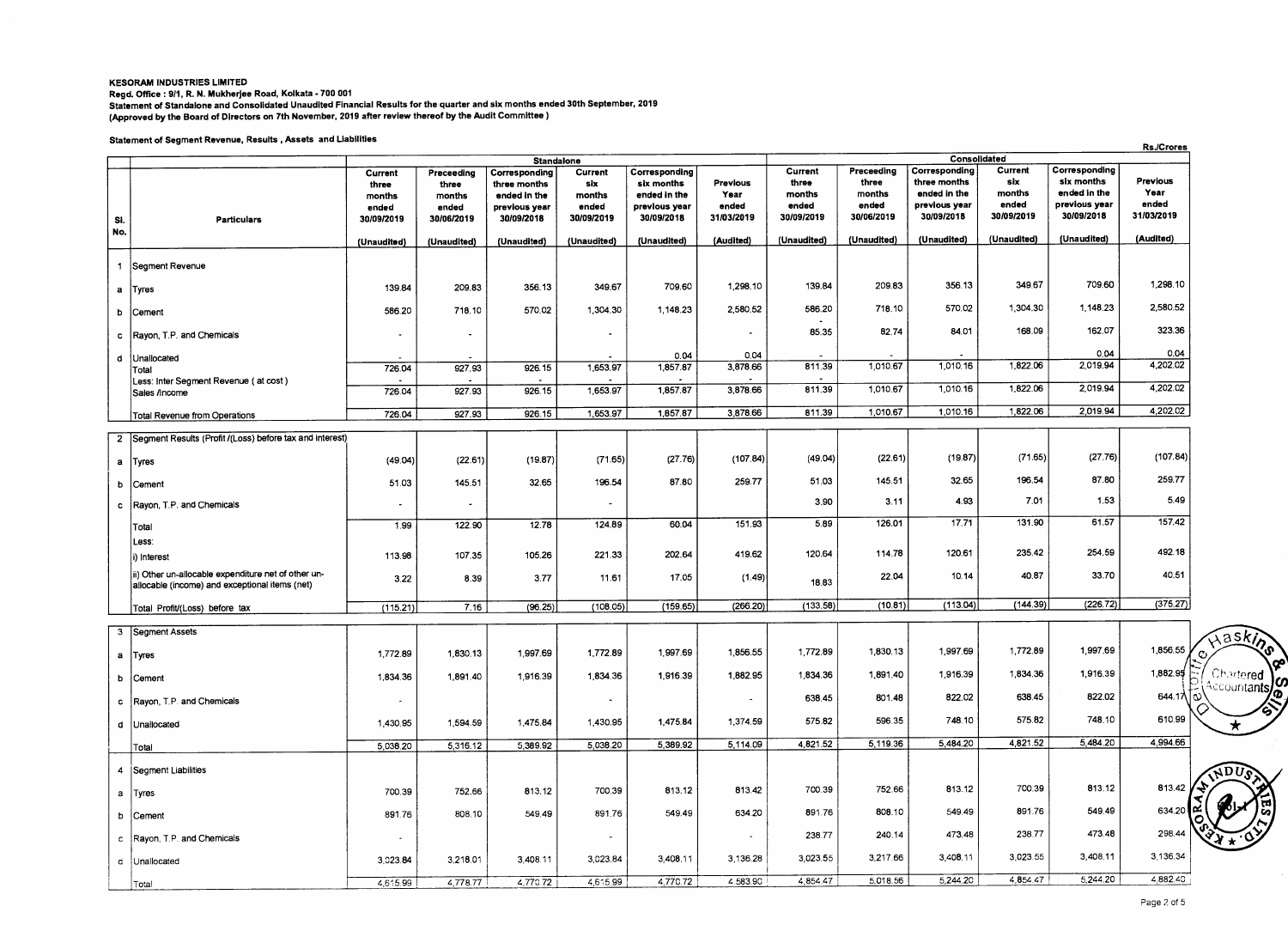#### **KESORAM INDUSTRIES LIMITED**

**Regd. Office : 9/1, R. N. Mukherjee Road, Kolkata - 700 001** 

**Statement of Standalone and Consolidated Unaudited Financial Results for the quarter and six months ended 30th September, 2019** 

**(Approved by the Board of Directors on 7th November, 2019 after review thereof by the Audit Committee )** 

 $\ddot{\phantom{0}}$ 

**Rs./Crores** 

 $\ddot{\phantom{1}}$ 

| <b>Statement of Assets &amp; Liabilities</b>                      | <b>Standalone</b>        |                | Consolidated |            |  |
|-------------------------------------------------------------------|--------------------------|----------------|--------------|------------|--|
|                                                                   | As at                    | As at          | As at        | As at      |  |
| <b>Particulars</b>                                                | 30/09/2019               | 31/03/2019     | 30/09/2019   | 31/03/2019 |  |
|                                                                   | (Unaudited)              | (Audited)      | (Unaudited)  | (Audited)  |  |
| <b>A. ASSETS</b>                                                  |                          |                |              |            |  |
| (1) NON-CURRENT ASSETS                                            |                          |                |              |            |  |
| (a) Property, Plant and Equipment                                 | 2,204.96                 | 2,260.94       | 2.703.40     | 2,771.76   |  |
| (b) Capital work-in-progress                                      | 788.25                   | 787.68         | 803.14       | 799.94     |  |
| (c) Right of use assets                                           | 35.93                    |                | 38.97        |            |  |
| (d) Other intangible assets                                       | 0.02                     | 0.02           | 0.17         | 0.26       |  |
| (e) Investment in subsidiary and joint venture                    | 430.05                   | 430.05         |              |            |  |
| (f) Financial assets                                              |                          | 77.07          | 77.06        | 81.60      |  |
| (i) Investments                                                   | 77.07                    |                |              |            |  |
| (ii) Loans                                                        | 15.56                    | 16.25          | 20.21        | 20.75      |  |
| (iii) Other financial assets                                      | 20.31                    | 22.12          | 21.80        | 23.64      |  |
| (g) Income tax asset (net)                                        | 74.18                    | 75.43          | 74.74        | 75.48      |  |
| (h) Other non-current assets                                      | 3,646.33                 | 3,669.56       | 3,739.49     | 3,773.43   |  |
| <b>Total Non-Current Assets</b>                                   |                          |                |              |            |  |
| (2) CURRENT ASSETS                                                | 305.24                   | 300.98         | 354.59       | 361.19     |  |
| (a) Inventories<br>(b) Financial assets                           |                          |                |              |            |  |
|                                                                   | 445.50                   | 555.44         | 492.42       | 586.78     |  |
| (i) Trade receivables<br>(ii) Cash and cash equivalents           | 17.95                    | 18.24          | 18.50        | 18.57      |  |
| (iii) Other bank balances                                         | 32.80                    | 27.94          | 32.80        | 27.94      |  |
| (iv) Loans                                                        | 429.67                   | 338.18         | 4.62         | 10.78      |  |
| (v) Other financial assets                                        | 19.50                    | 19.21          | 28.44        | 25.04      |  |
| (c) Other current assets                                          | 141.21                   | 184.54         | 150.66       | 190.93     |  |
|                                                                   |                          |                |              |            |  |
| <b>Total Current Assets</b>                                       | 1,391.87                 | 1,444.53       | 1,082.03     | 1,221.23   |  |
| <b>TOTAL ASSETS</b>                                               | 5,038.20                 | 5,114.09       | 4,821.52     | 4,994.66   |  |
|                                                                   |                          |                |              |            |  |
| <b>B. EQUITY AND LIABILITIES</b>                                  |                          |                |              |            |  |
| (1) EQUITY                                                        |                          |                |              |            |  |
| (a) Equity share capital                                          | 142.59                   | 142.59         | 142.59       | 142.59     |  |
| (b) Other equity                                                  | 279.60                   | 387.60         | (175.53)     | (30.33)    |  |
| <b>Total Equity</b>                                               | 422.19                   | 530.19         | (32.94)      | 112.26     |  |
| (2) NON-CURRENT LIABILITIES                                       |                          |                |              |            |  |
| (a) Financial liabilities                                         |                          |                |              |            |  |
| (i) Borrowings                                                    | 1,972.74                 | 2,031.47       | 2,066.07     | 2,143.40   |  |
| (ii) Lease Liabilities                                            | 23.45                    |                | 23.83        |            |  |
| (iii) Other financial liabilities                                 | 218.00                   | 227.29         | 217.87       | 227.29     |  |
| (b) Provisions                                                    | 31.82                    | 30.76          | 36.02        | 34.96      |  |
| (c) Deferred tax liabilities (net)                                | $\overline{\phantom{a}}$ | $\blacksquare$ | $\omega$     |            |  |
| (d) Other Non-current liabilities                                 | 1.48                     | 1.37           | 1.44         | 1.37       |  |
| <b>Total Non-Current Liabilities</b>                              | 2.247.49                 | 2,290.89       | 2,345.23     | 2,407.02   |  |
| (3) CURRENT LIABILITIES                                           |                          |                |              |            |  |
| (a) Financial liabilities                                         |                          |                |              |            |  |
| (i) Borrowings                                                    | 581.32                   | 757.92         | 626.68       | 846.73     |  |
| (i) Lease Liabilities                                             | 15.06                    |                | 15.58        |            |  |
| (ii) Trade payables                                               |                          |                |              |            |  |
| Total outstanding dues of micro enterprises and small enterprises | 15.49                    | 8.30           | 15.51        | 8.40       |  |
| Total outstanding dues of creditors other than micro              |                          |                |              |            |  |
| enterprises and small enterprises                                 | 859.85                   | 829.34         | 892.04       | 864.71     |  |
| (iii) Other financial liabilities                                 | 306.36                   | 247.12         | 355.67       | 296.31     |  |
| (b) Provisions                                                    | 127.62                   | 131.03         | 132.16       | 134.11     |  |
| (c) Income tax liabilities (net)                                  | 44.70                    | 46.42          | 44.70        | 46.42      |  |
| (d) Other current liabilities                                     | 418.12                   | 272.88         | 426.89       | 278.70     |  |
| <b>Total Current Liabilities</b>                                  | 2,368.52                 | 2,293.01       | 2,509.23     | 2,475.38   |  |
| TOTAL EQUITY AND LIABILITIES                                      | 5,038.20                 | 5,114.09       | 4,821.52     | 4,994.66   |  |





Page 3 of 5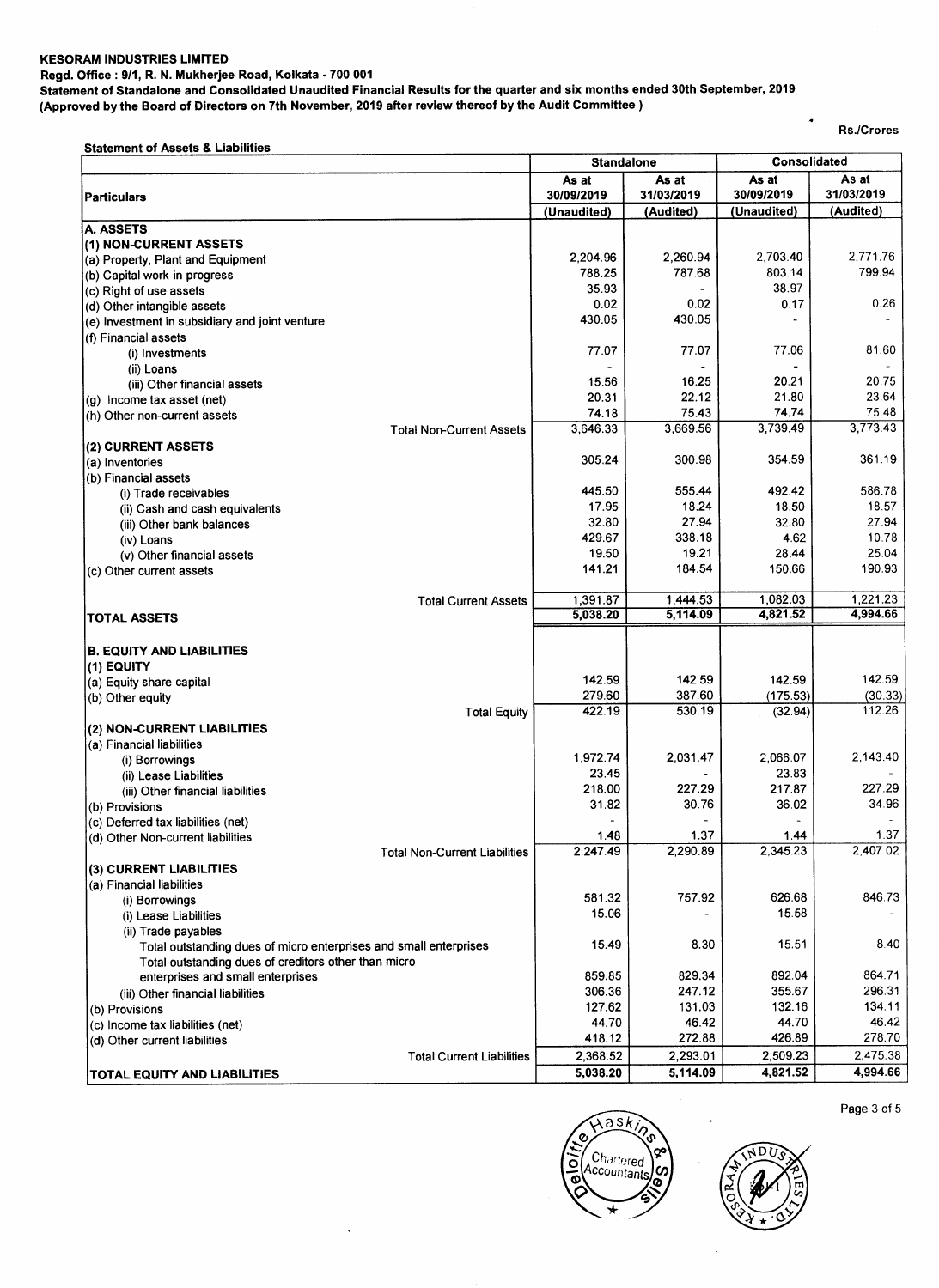**Kesoram Industries Limited Unaudited Statement of cash flow for the six months ended 30th September, 2019** 

|                                                                                                     | Standalone            |                       | Consolidated          |                       |
|-----------------------------------------------------------------------------------------------------|-----------------------|-----------------------|-----------------------|-----------------------|
| <b>Particulars</b>                                                                                  | September 30.<br>2019 | September 30,<br>2018 | September 30,<br>2019 | September 30,<br>2018 |
| A. Cash Flow From Operating Activities                                                              |                       |                       |                       |                       |
| Net Profit/(Loss) before tax<br>Adjustments for:                                                    | (108.05)              | (159.65)              | (144.39)              | (226.72)              |
| Depreciation and amortisation                                                                       | 64.69                 | 66.27                 | 74.93                 | 76.08                 |
| Advances/deposits written off                                                                       | 0.11                  | 2.57                  | 0.11                  | 2.57                  |
| Provision for bad and doubtful debts charged / (written back)                                       | 9.44                  | 0.50                  | 11.51                 | 5.15                  |
| Provision for warranty                                                                              | 2.12                  | 12.04                 | 2.12                  | 12.04                 |
| Provision for decommissioning obligation                                                            | 0.47                  | 0.43                  | 0.47                  | 0.43                  |
| Provision for doubtful advances                                                                     |                       | (1.27)                |                       | (1.27)                |
| <b>Finance costs</b>                                                                                | 225.22                | 210.42                | 239.32                | 262.37                |
| Exchange loss/(gain) on foreign currency fluctuation<br>Loss/ (gain) on sale of investments (net)   | $\blacksquare$        | $\ddot{\phantom{0}}$  | 0.00                  | (0.04)<br>(0.02)      |
| Loss on sale of property, plant and equipment (net)                                                 | 1.01                  | 2.53                  | 1.01                  | 2.55                  |
| Liabilities/Provision no longer required written back                                               | (0.28)                | (0.67)                | (0.28)                | (0.69)                |
| Interest income                                                                                     | (29.27)               | (29.89)               | (10.81)               | (20.63)               |
| Dividend income from long term investment (other than trade)                                        | (0.02)                | (0.03)                | (0.02)                | (0.37)                |
| Operating profit/(loss) before working capital changes                                              | 165.44                | 103.25                | 173.97                | 111.45                |
|                                                                                                     |                       |                       |                       |                       |
| <b>Changes in Working Capital:</b>                                                                  |                       |                       |                       |                       |
| Increase / (decrease) in Non Current / Current financial and other                                  | 171.39                | 170.78                | 170.85                | 164.34                |
| liabilities/provisions<br>(Increase) / decrease in Non Current / Current financial and other assets | 117.01                | 18.10                 | 105.09                | 18.00                 |
| (Increase) / decrease in inventories                                                                | (4.26)                | 13.85                 | 6.61                  | 18.10                 |
| <b>Cash Generated from Operations</b>                                                               | 449.58                | 305.98                | 456.52                | 311.89                |
| Direct Taxes (paid )/refund received                                                                | 32.60                 | 20.49                 | 32.64                 | 20.49                 |
| Net cash generated from operating activities                                                        | 482.18                | 326.47                | 489.16                | 332.38                |
|                                                                                                     |                       |                       |                       |                       |
| <b>B. Cash flow from Investing Activities:</b>                                                      |                       |                       |                       |                       |
| Purchase of property, plant and equipment/capital advance given                                     | (6.40)                | (14.73)               | (9.55)                | (19.97)               |
| Proceeds from sale of property, plant and equipment                                                 | 0.07                  | 2.22<br>(226.79)      | 0.07                  | 2.22                  |
| Loan given to subsidiary                                                                            | (293.23)              |                       | (181.55)              | (149.13)              |
| Loan to Body Corporate                                                                              |                       |                       | 187.71                | 6.58                  |
| Repayment of Loan by body corporate<br>Repayment of loans given to subsidiary                       | 226.90                | 374.92                |                       |                       |
| Proceeds from sale of Non Current investments                                                       |                       | 2.75                  | 3.99                  | 559.01                |
| Interest received                                                                                   | 5.51                  | 12.32                 | 1.81                  | 0.27                  |
| Deposit made with bank                                                                              | (7.42)                | 4.49                  | (7.42)                | 4.49                  |
| Dividend income from long term investment (other than trade)                                        | 0.02                  | 0.03                  | 0.02                  | 0.35                  |
| Net cash (used in)/generated from investing activities                                              | (74.55)               | 155.21                | (4.92)                | 403.82                |
| C. Cash flow from Financing Activities                                                              |                       |                       |                       |                       |
| Proceeds from issue of share warrants                                                               |                       | 9.19                  |                       | 9.19                  |
| Finance cost paid                                                                                   | (209.55)              | (193.11)              | (222.18)              | (256.26)              |
| Payment of Lease obligations                                                                        | (2.86)                |                       | (3.08)                |                       |
| Proceeds from                                                                                       |                       |                       |                       |                       |
| - Long term borrowings                                                                              | 80.00                 | 50.00                 | 80.00                 | 200.00                |
| - Short term borrowings                                                                             | 793.58                | 431.56                | 799.09                | 1,470.32              |
| Repayment of                                                                                        |                       |                       |                       |                       |
| - Long term borrowings                                                                              | (84.80)               | (50.00)               | (103.55)              | (690.16)              |
| - Short term borrowings                                                                             | (607.26)              | (947.02)              | (662.68)              | (1,695.66)            |
| Net cash (used)/generated in financing activities                                                   | (30.89)               | (699.38)              | (112.40)              | (962.57)              |
| Net decrease in cash and cash equivalents                                                           | 376.74                | (217.70)              | 371.84                | (226.37)              |
| Cash and cash equivalents at the beginning of the year                                              | 18.24                 | 66.99                 | 18.57                 | 75.27                 |
| Less: Cash credits at the beginning of the year                                                     | (602.50)              | (220.68)              | (635.64)              | (219.80)              |
| Adjusted cash & cash equivalents at the beginning of the year                                       | (584.26)              | (153.69)              | (617.07)              | (144.53)              |
| Cash & cash equivalents at the end of the period                                                    | (207.52)              | (371.39)              | (245.23)              | (370.90)              |
|                                                                                                     | September 30,<br>2019 | September 30,<br>2018 | September 30,<br>2019 | September 30,<br>2018 |
| <b>Cash and Cash Equivalents comprise:</b>                                                          |                       |                       |                       |                       |
| Cash on hand                                                                                        | 0.08                  | 0.13                  | 0.09                  | 0.14                  |
| Cheques on hand                                                                                     | 3.96                  | 13.56                 | 4.51                  | 13.93                 |
| Balances with banks on current account                                                              | 13.88                 | 8.97                  | 13.88                 | 9.07                  |
| Balances with banks on Cash Credit Accounts                                                         |                       | $\overline{a}$        |                       |                       |
| Deposit with Original Maturity for less than three months                                           | 0.03                  |                       | 0.02                  | ۰                     |
| <b>Fixed Deposits</b>                                                                               |                       | 5.49                  |                       | 5.49                  |
| Cash credits at the end of the period                                                               | (225.47)              | (399.54)              | (263.73)              | (399.53)              |
|                                                                                                     | (207.52)              | (371.39)              | (245.23)              | (370.90)              |

**Page 4 of** 5





 $\cdot$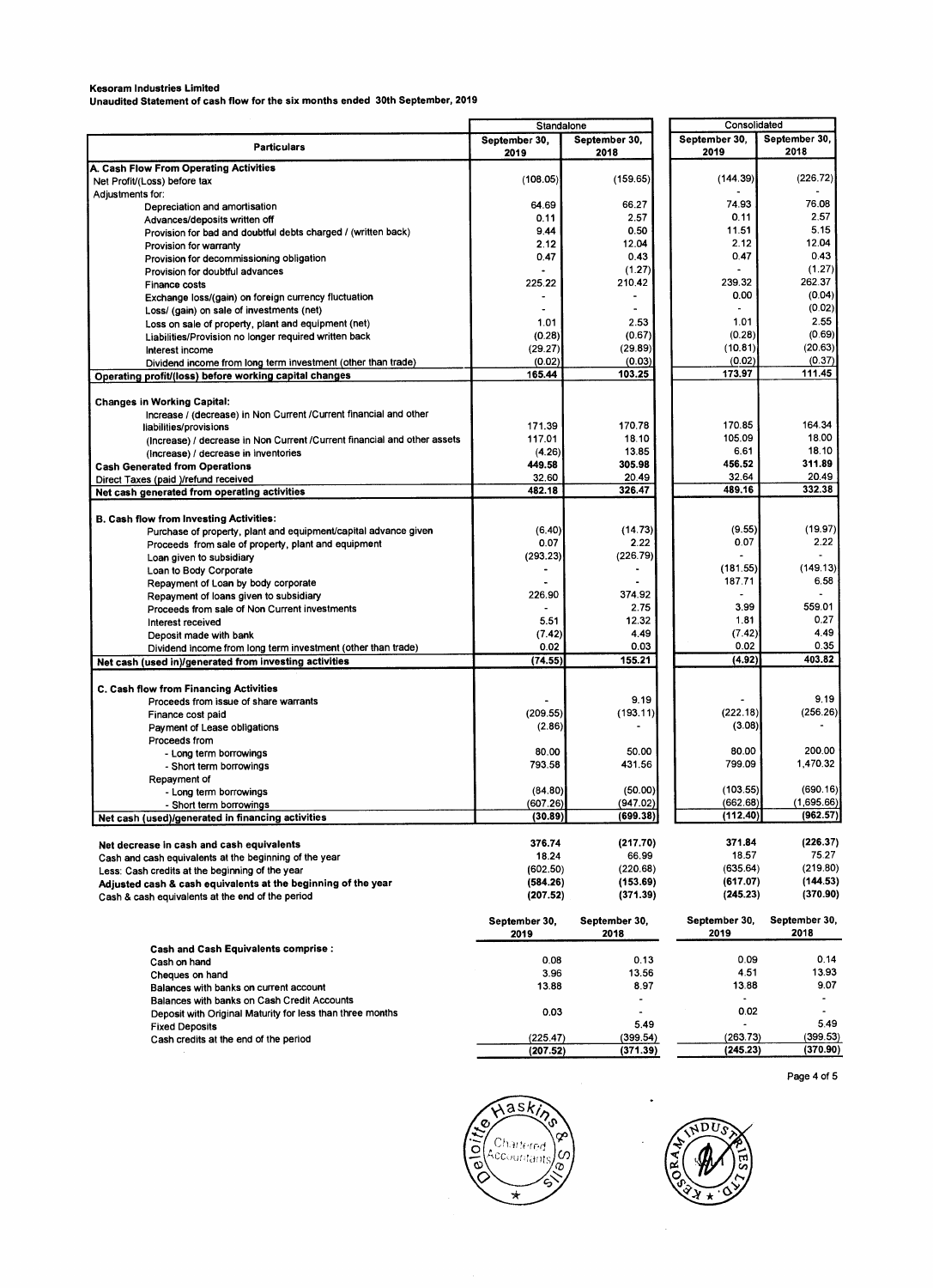#### **KESORAM INDUSTRIES LIMITED**

**Regd. Office : 911, R. N. Mukherjee Road, Kolkata - 700 001** 

**Statement of Standalone and Consolidated Unaudited Financial Results for the quarter and six months ended 30th September, 2019 (Approved by the Board of Directors on 7th November, 2019 after review thereof by the Audit Committee )** 

- 1 Other Comprehensive Income includes impact of fair valuation of non-current investments and re-measurement gains/ (losses) on actuarial valuation of post-employment defined benefits. These items will not be reclassified to profit or loss.
- **2** The Board of Directors has approved a Scheme of Arrangement ('the Scheme') under Section 230 and 232 of the Companies Act, 2013 for demerger of the Company's Tyre business into Birla Tyres Limited. The Appointed Date is 1st January 2019. The Scheme will be effective upon receipt of such approvals as may be statutorily required including that of the Kolkata Bench of the National Company Law Tribunal.
- 3 Effective from 1st April 2019, the Group has adopted Ind AS 116 'Leases' . On transition, the Group has recorded the lease liability at the present value of future lease payments discounted using the incremental borrowing rate and has also chosen to measure the right-of-use asset at the same value as the lease liability. The adoption of this standard did not have any significant impact on the results for the period and earnings per share.
- **4** The Consolidated Figures for the corresponding quarter and six months ended 30th September, 2018 and the statement of standalone and consolidated cash flow for the corresponding six months ended September 30, 2018 have been reviewed by Board of Directors of the Company but has not been subjected to Limited Review by the Statutory Auditors .
- **5** The Company has incurred cash losses during the past few financial years and also during the six months ended September 30, 2019. However, the Company has succeeded in reducing its losses during the period primarily through economies of cost, improving operational efficiency and also through rationalising operations in certain areas / segments. The Promoter Group, in turn, has consistently demonstrated its financial commitment in the Company and would continue with that support.
- **6** Figures for the previous period have been regrouped/reclassified wherever necessary to conform to current period's classification.
- 7 The Statutory Auditors have carried out a Limited Review of the above unaudited financial results for the quarter ended 30th September, 2019 in terms of Regulation 33 of the SEBI (Listing Obligations and Disclosure Requirements) Regulations, 2015 and have expressed an unmodified opinion on such financial results.





**By Order of the Board** 

guh

Place: Kolkata P.Radhakrishnan Date: 7th November, 2019 Whole-time Director

> CIN : **L17119WB1919PLC003429 I Phone : 033 2243 5453, 2242 9454, 2248 0764, 2213 0441 I Fax : 033 2210 9455 Email: corporate@kesoram.net | Website : www.kesocorp.com**

> > Page 5 of 5